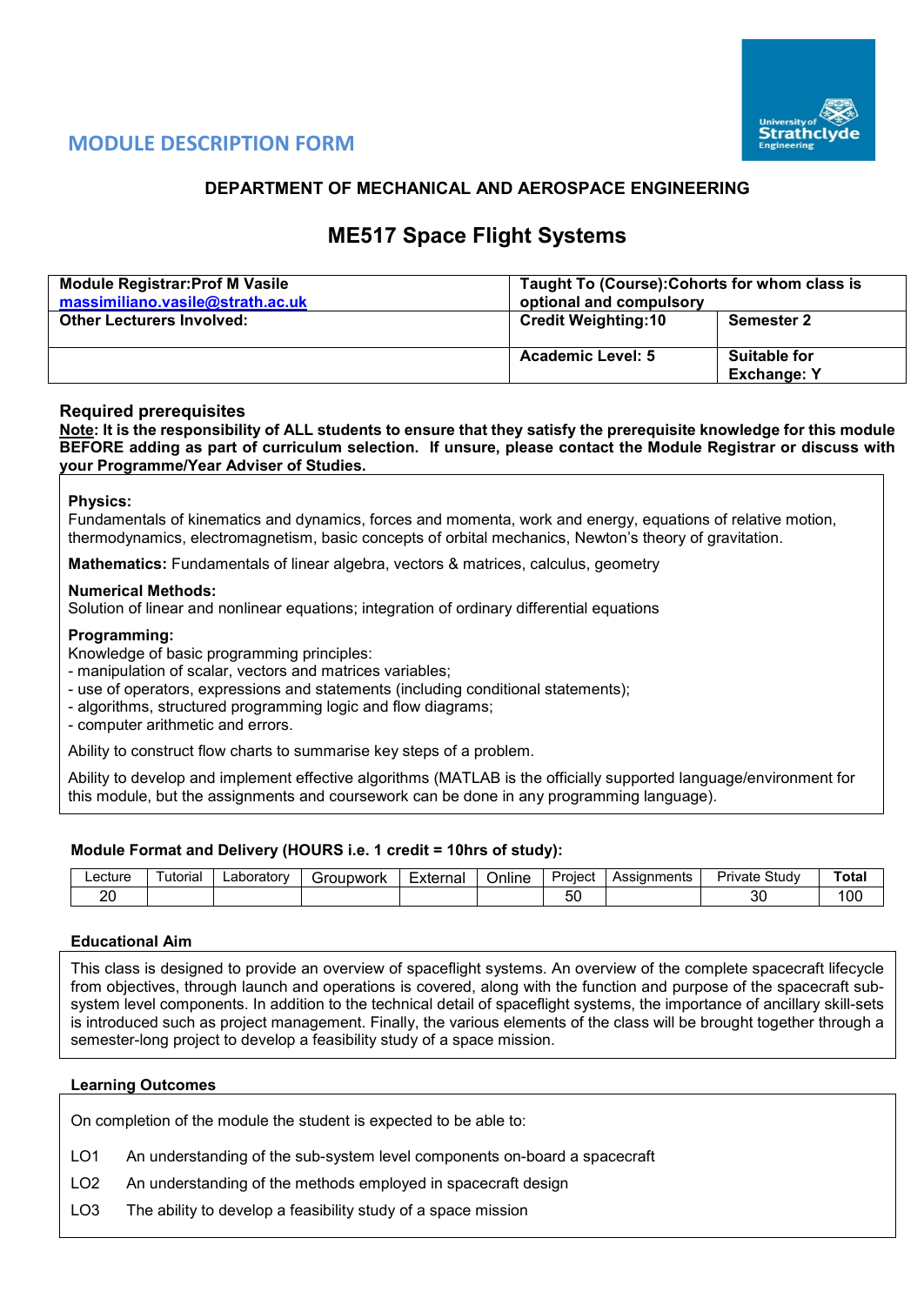#### **Syllabus**

The module will teach the following:

- 1) Spacecraft (sub-)system
- 2) Spacecraft design and trade-offs
- 3) Spaceflight systems lifecycle
- 4) Space Mission Analysis and Design

## **Assessment of Learning Outcomes**

## **Criteria**

#### **LO1-LO3**

A clear understanding of each learning outcome must be communicated in project. The project will follow the normal review process of a real space mission. At each review the three learning outcomes will be assessed through a comprehensive presentation of the design solutions and the level of fulfilment of the mission requirements.

The ability to develop a project following the normal review process of a real space mission. The ability to provide a comprehensive presentation of the design solutions and the level of fulfilment of the mission requirements

The standards set for each criterion per Module Learning Outcome to achieve a pass grade are indicated on the assessment sheet for all assessment.

#### **Principles of Assessment and Feedback**

*(within Assessment and Feedback Policy at[:https://www.strath.ac.uk/professionalservices/staff/policies/academic/\)](https://www.strath.ac.uk/professionalservices/staff/policies/academic/)*

Assessment is by production of the feasibility study of a complete space mission from mission objectives to commissioning and operations.

The project will be assessed through three reviews mimicking the normal review process of real space missions. At each review feedback is provided directly to individual students by the assessors. During lectures, post review, more general feedback will be provided to the whole class. Failure to attend the reviews will result in loss of marks and feedback. Self and peer-directed feedback is also encouraged.

## **Assessment Method(s) Including Percentage Breakdown and Duration of Exams** *(individual weightings)*

| <b>Examination</b> |          |          |           |        | <b>Coursework</b> |        | <b>Practical</b> | <b>Project</b> |             |  |
|--------------------|----------|----------|-----------|--------|-------------------|--------|------------------|----------------|-------------|--|
| <b>Number</b>      | Month(s) | Duration | Weighting | Number | Weighting         | Number | Weighting        | Number         | Weighting   |  |
|                    |          |          |           |        |                   |        |                  |                | Submitted   |  |
|                    |          |          |           |        |                   |        |                  |                | in 3 parts: |  |
|                    |          |          |           |        |                   |        |                  |                | 25%, 25%,   |  |
|                    |          |          |           |        |                   |        |                  |                | 50%         |  |
|                    |          |          |           |        |                   |        | *LO1-3           |                |             |  |

*\* L/Os:Indicate which Learning Outcomes (L01, L02, etc) are to be assessed by exam/coursework/practical/project as required.*

## **Coursework / Submissions deadlines (***academic weeks***):**

Deadlines will be communicated in lectures

Submissions are exempt from Late Submission Policy due to in class review element.

## **Resit Assessment Procedures:**

Submission of a <sup>^^</sup>new feasibility study prior to the August exam diet.

## **^^Students must contact the module Registrar for details as soon as results confirm that a resit is required.**

## **PLEASE NOTE:**

**Students must gain a summative mark of 50% to pass the module. Students who fail the module at the first attempt will be re-assessed prior to the August diet. This re-assessment will consist entirely of a coursework. No marks from any previous attempts will be transferred to a new resit attempt.**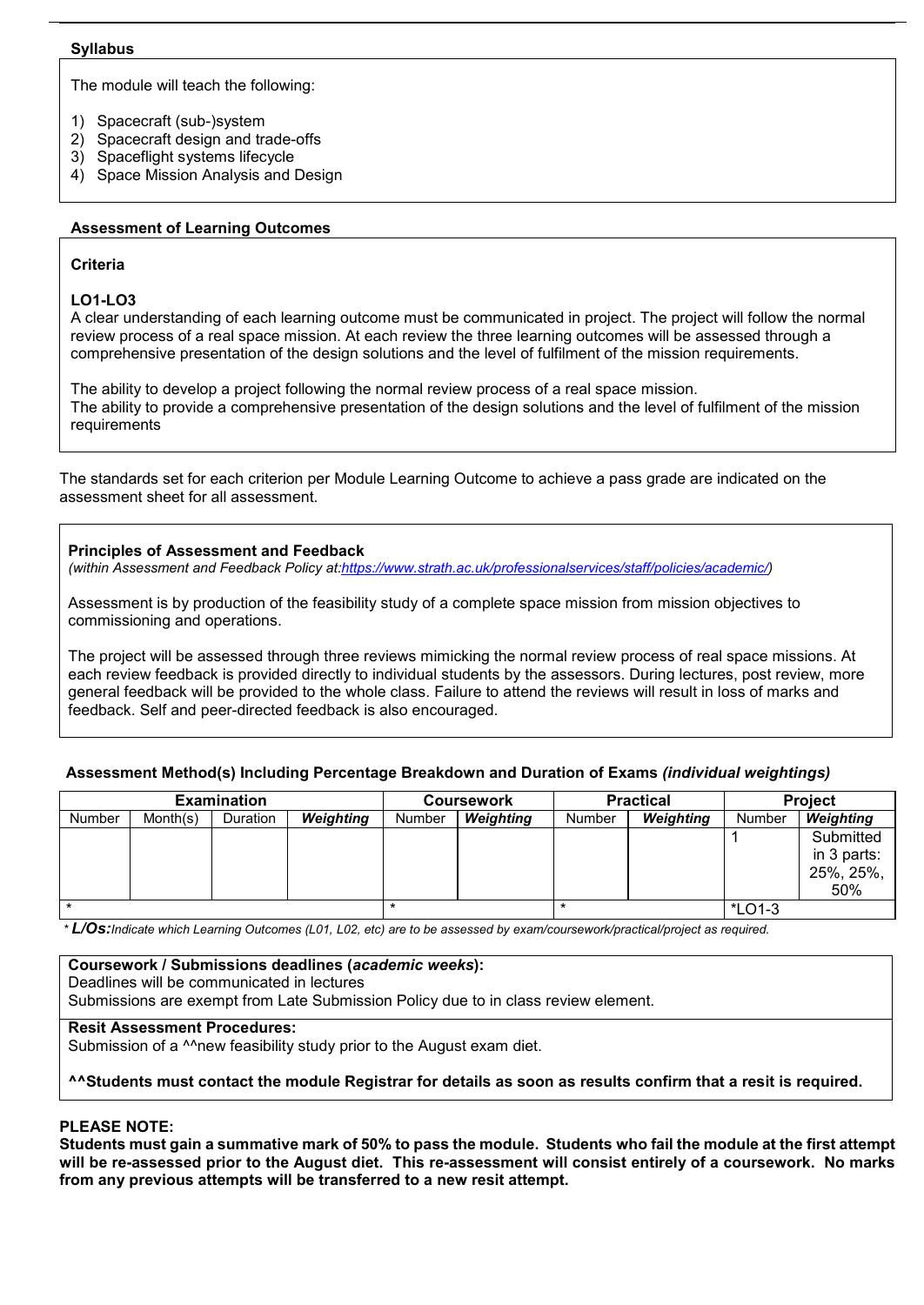## **Recommended Reading**

## **\*\*\*Purchase recommended \*\*Highly recommended reading \*For reference**

\*\* Griffin & French, "Space Vehicle Design", ISBN 978-1563475399

\*\* Fortescue, Peter ; Stark, John ; Swinerd, Graham Spacecraft Systems Engineering4. Wiley 2011

\*\* Wertz, James Richard.; Larson, Wiley J.Space mission analysis and design, 3rd ed.. Microcosm; Dordrecht ; Boston : Kluwer c1999

#### **Additional Student Feedback**

*(Please specify details of when additional feedback will be provided)*

| Date | $-1$<br>ıme | nm<br>N0<br>ו ז                              |
|------|-------------|----------------------------------------------|
|      |             | Check<br>timetable<br>webpages for details ؛ |

Session: 2021/22

#### **Approved:**

#### **Course Director Signature: E Henderson**

**Date of Last Modifications: 31/08/2021**

(Updated July2021-MAE)